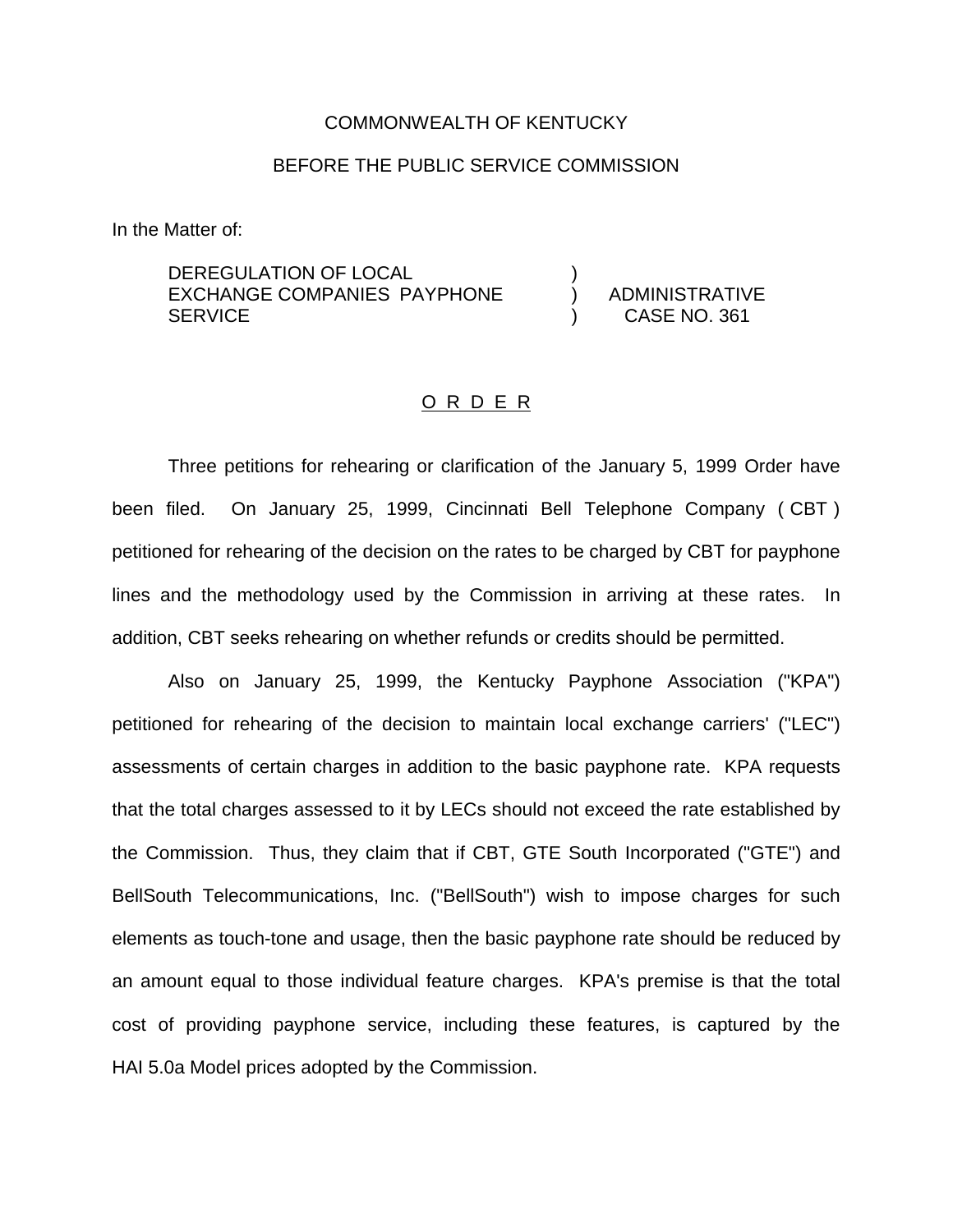Coin Phone Management Company ( CPMC ) also filed a motion for clarification which is similar to KPA's petition. CPMC asks that the Commission clarify that the statewide rates include the end-user common line ( EUCL ) charges, the pre-subscribed interexchange carrier charge ( PICC ) and touch-tone charges. CPMC also asks that refunds, not credits, should be issued immediately with interest paid at the rate of 12 percent per annum from April 15, 1997.

On February 4, 1999, BellSouth filed a response to the motion filed by CPMC and a response to the motion filed by the KPA.

#### THE CBT PETITION

CBT argues that this administrative case is not a rate-making proceeding and that neither Section 276 of the Telecommunications Act of 1996 ("the Act") nor the Commission s regulations give the Commission authority to set rates in this proceeding. However, the Commission does have such authority granted by Section 276 and the orders of the Federal Communications Commission ( FCC ). The states are to ensure that the basic payphone line is tariffed by the LEC in accordance with Section 276.<sup>1</sup> Rate setting is a necessary corollary to this task.

Moreover, CBT had adequate notice of possible rate changes to be made in this proceeding. On April 17, 1997, the Commission incorporated into this administrative case the review of basic payphone service tariffs of CBT, GTE and BellSouth as requested by CPMC. On October 1, 1997, the Commission again stated that the tariffs of CBT, GTE and BellSouth would be addressed in a separate Order pending resolution

<sup>&</sup>lt;sup>1</sup> CC Docket 96-128 and 91-35, Order on Reconsideration, Released November 8, 1996, ¶ 163.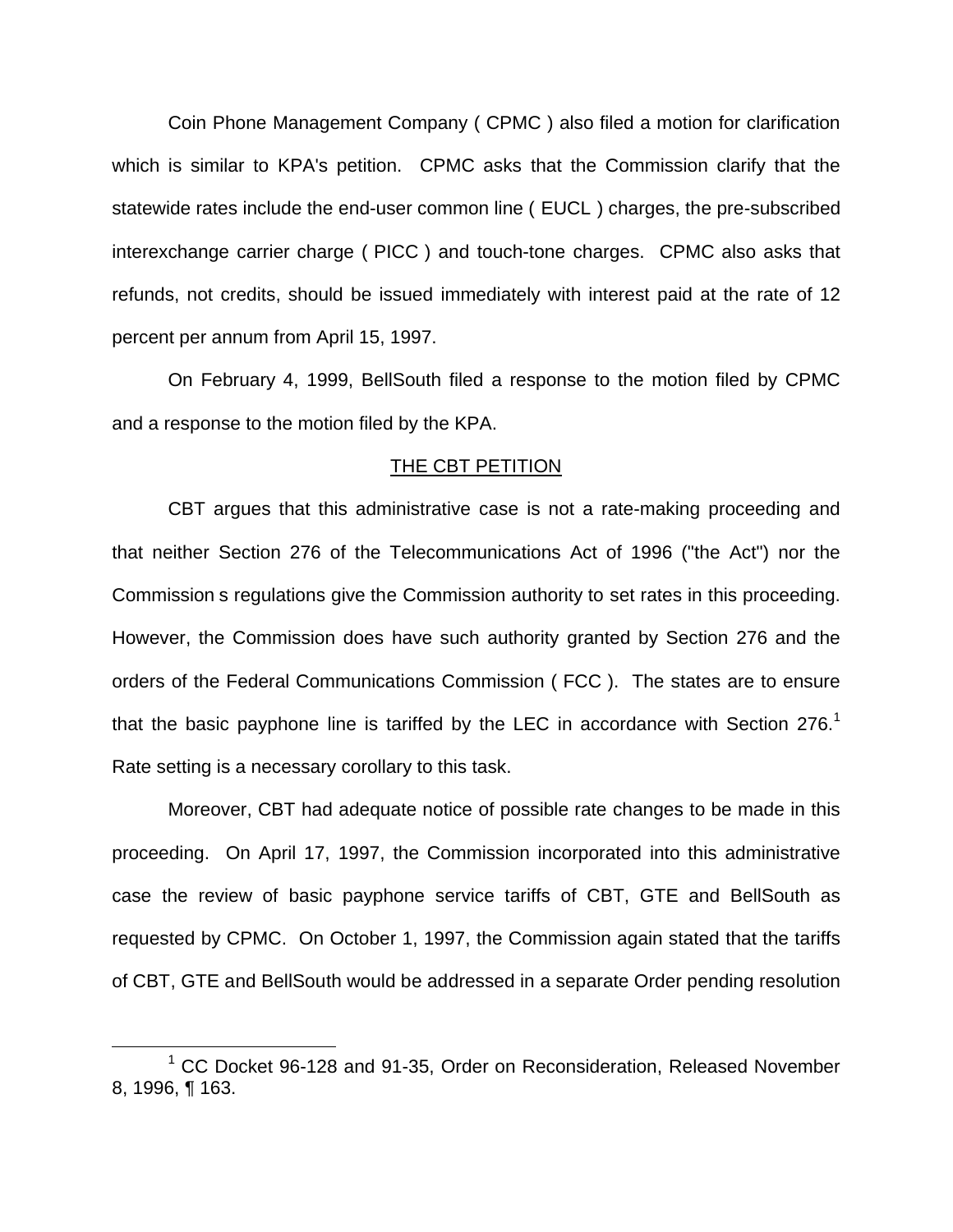of the complaint of CPMC, which was consolidated into this administrative proceeding. Finally, on October 20, 1997, the Commission noted that the interim approval of the intrastate payphone service tariffs of CBT, GTE and BellSouth "affords the opportunity to review these tariffs and establish rates that conform with the FCC orders.<sup>"2</sup> (Emphasis added.) Accordingly, CBT had adequate notice of possible rate changes and an opportunity to present its views to the Commission in this proceeding.

CBT also argues that the Order constitutes retroactive rate-making and a confiscation of property. However, the FCC s order allowed for refunds or credits to be given for rates that are not found to be in compliance with the FCC s order and the Act.<sup>3</sup> In addition, the Commission has already recognized the revenue reduction resulting from the January  $5<sup>th</sup>$  Order in CBT s rate case, Case No. 98-292.<sup>4</sup> Therefore, no possible argument exists that confiscation of payphone-related property has taken place. BellSouth and GTE, neither of which argues that confiscation has occurred, may request recovery of any lost revenue resulting from decisions in this proceeding through an appropriate application.

CBT also objects to the Commission s use of the HAI 5.0a Model. The HAI 5.0a Model has been used to calculate costs for USF purposes, and it is appropriate to

<sup>2</sup> Order dated October 20, 1997, at 1.

 $3$  CC Docket No. 96-128, Implementation of the Pay Telephone Reclassification and Compensation Provisions of the Telecommunications Act of 1996 (April 15, 1997), ¶ 25.

<sup>4</sup> Case No. 98-292, Application of Cincinnati Bell Telephone Company for Authority to Adjust its Rates and Charges and to Change Regulations and Practices Affecting Same.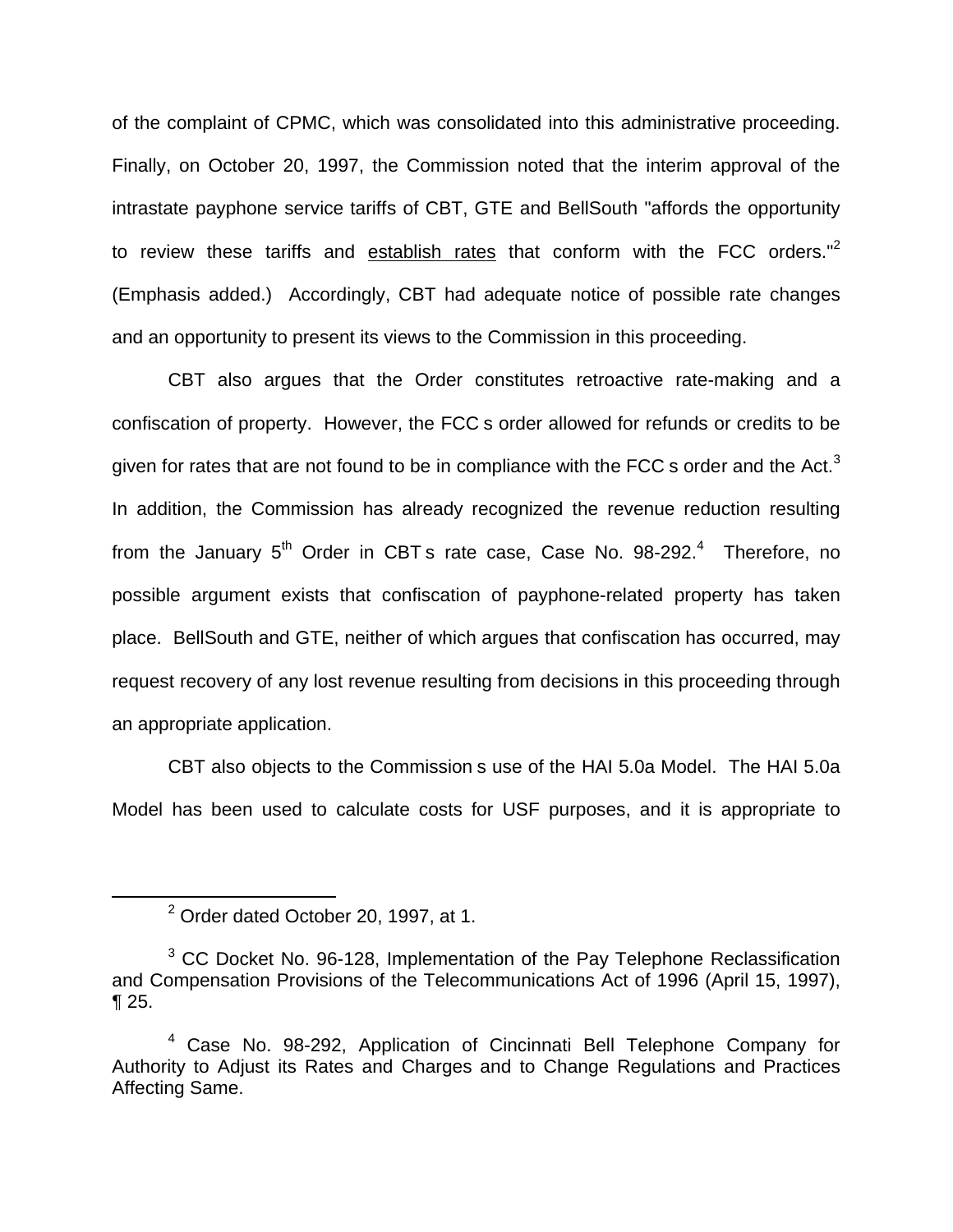calculate payphone costs. CBT is a party to Administrative Case No.  $360<sup>5</sup>$  and is fully aware of the record in that proceeding. The cost study used by the Commission (HAI 5.0a) is a reasonable determination of cost as evidenced by CBT's own studies, which produce similar results. CBT did not provide an adequate substitute for the Commission s consideration.

CBT contends that it is not required to comply with the new services test because at the time the cost information was filed, it was under Optional Incentive Regulation rather than price cap regulation at the FCC. Although the new services test is a price cap company rule, the FCC applied it to all LECs. Therefore, CBT errs in contending that it should not have its tariffs for payphones subject to the new services test. Its motion for rehearing is denied.

### THE KPA PETITION

The KPA seeks clarification on the rates to be charged to the Payphone Service Providers ("PSPs"). It argues that the Order states the rates prescribed herein recover 100 percent of the costs of the payphone access; therefore, no additional charges such as touch-tone, usage, or EUCL charge, also known as the Subscriber Line Charge ( SLC ), should be incurred. The KPA further argues that if such charges are assessed, the payphone access line charges should be reduced by the same amount.

<sup>5</sup> Administrative Case No. 360, Inquiry Into Universal Service and Funding Issues.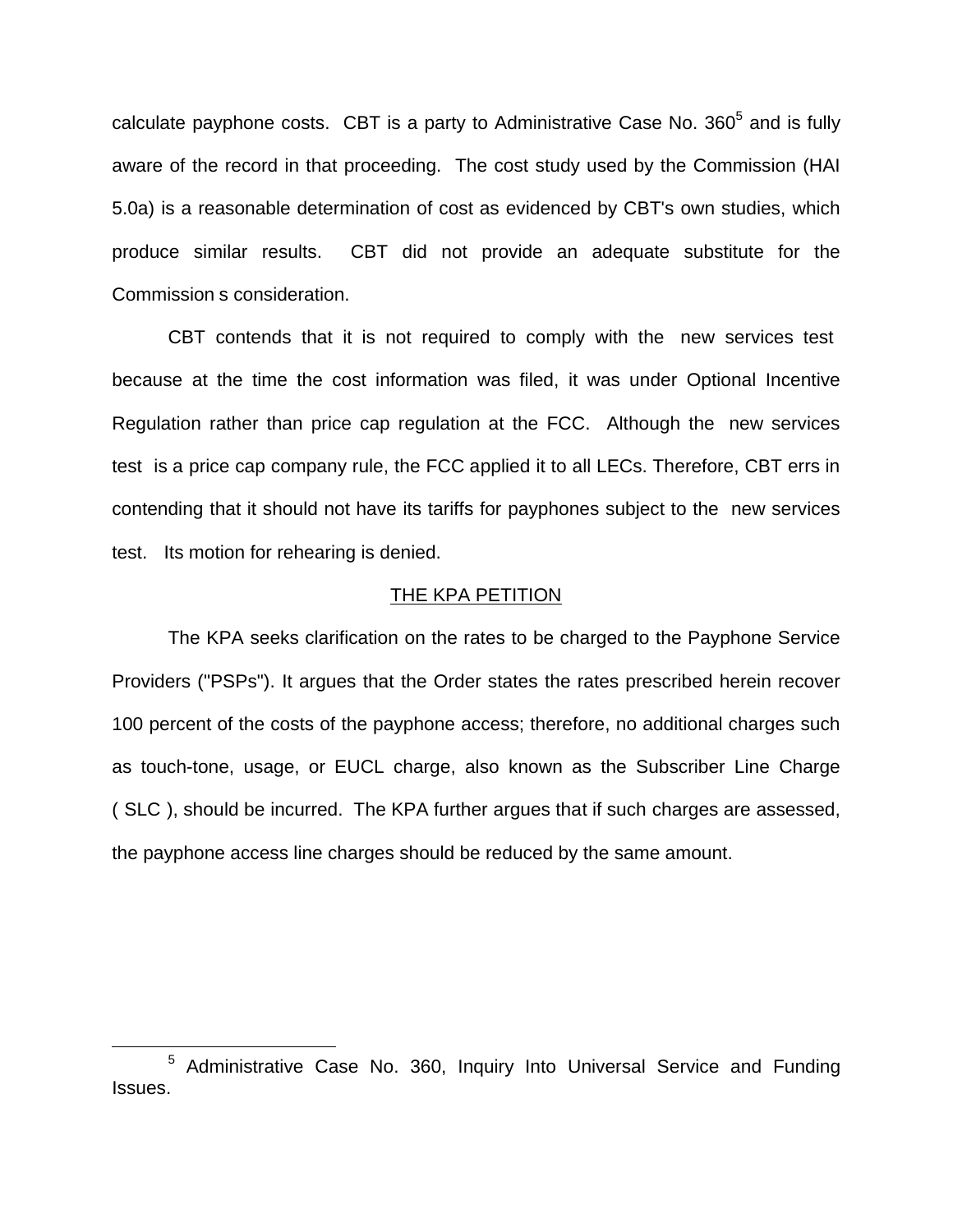However, the FCC concluded that in order to avoid discrimination among payphone providers, the multi-line business SLC must apply to subscriber lines that terminate at both LEC and competitive payphones. $6$  The FCC does not state that the use of revenue received from the SLC should be used to offset payphone costs. The Commission also declines to reach that conclusion.

The touch-tone charges levied by LECs are for an optional service ordered by PSPs or other customers. The touch-tone charge is not a payphone-specific feature and is not inherently required for payphone service. The touch-tone charge is therefore not required to meet the new services test or to be considered a cost recovery mechanism for payphone access lines.

None of the LECs have usage-based PSP rates. All rates are for flat-rated service; therefore, there are no usage charges to consider.

BellSouth in its response to the KPA petition argues that the marketplace should set the rates for touch-tone service and other features. BellSouth further contends that it is impossible to demonstrate that the cost for any specific feature is in fact included in the costs determined by the HAI 5.0a Model. BellSouth also argues that the EUCL charge is a federally-imposed charge over which this Commission has no control and, therefore, that it would be improper for the Commission to require reductions in the payphone access line rates by offsetting them by the EUCL. The Commission agrees and will not require that the payphone access line rates be offset by the EUCL charge or the touch-tone rate.

<sup>6</sup> CC Docket 96-128 and 91-35, Report and Order, Released September 20, 1996, ¶ 187.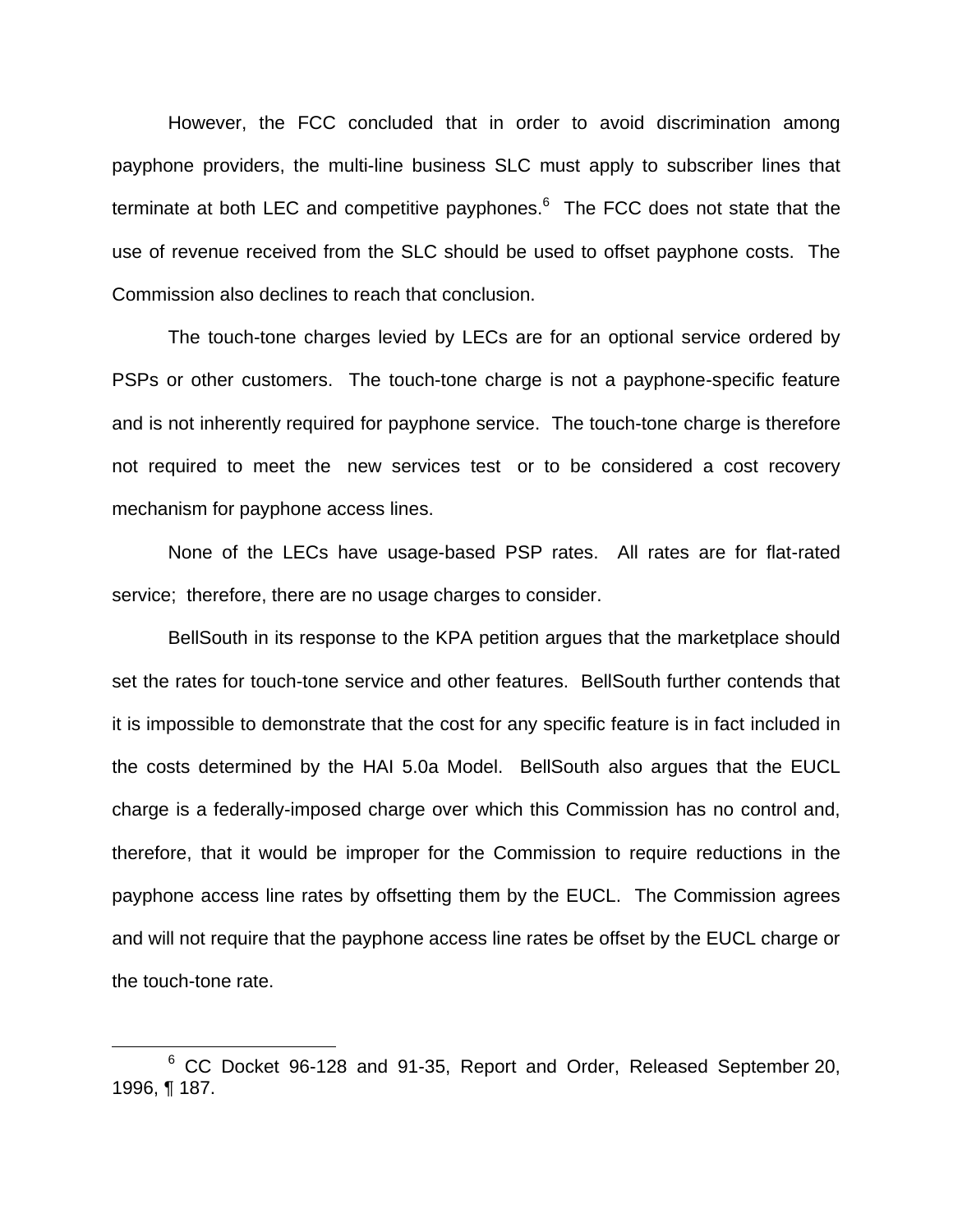#### THE CPMC PETITION

In addition to supporting the KPA petition, CPMC argues the PICC is a loopsupporting charge and should be included in the cost determined by the Commission. BellSouth contends that the PICC is a separate charge set forth in FCC Tariff No. 1 and assessed against all lines. For the same reasons it sets forth regarding the EUCL charge, it argues that the PICC should not be considered in setting rates for payphone access lines. The Commission has no authority to order that a federally-tariffed charge not be placed on certain lines or be used to recover costs for payphone access lines. Additionally, the PICC is levied by LECs on interexchange carriers ("IXCs"), not PSPs. Some IXCs choose to pass this charge on to their customers. The payphone access line rate should not be reduced by the PICC charges.

Moreover, touch-tone, EUCL, and PICC charges include non-cost-based subsidies which are paid by all end-users, not just PSPs. At this time, it would be inappropriate not to require PSPs to make the contributions to universal service which are supported by these charges. Though the Commission is in the process of removing subsidies from rates and establishing a Universal Service Fund ("USF"), this process is not complete. PSPs should not be relieved from contributing to universal service while others must still contribute. When the USF is implemented, the Commission will revisit the issue of eliminating these charges to PSPs.

CPMC also argues that the LECs should issue refunds and not credits, and that the LECs should pay interest at the rate of 12 percent per annum. CPMC alleges that 12 percent is the legal rate of interest; however, it provides no justification for this rate. CPMC also suggests that payment of interest would be consistent with the